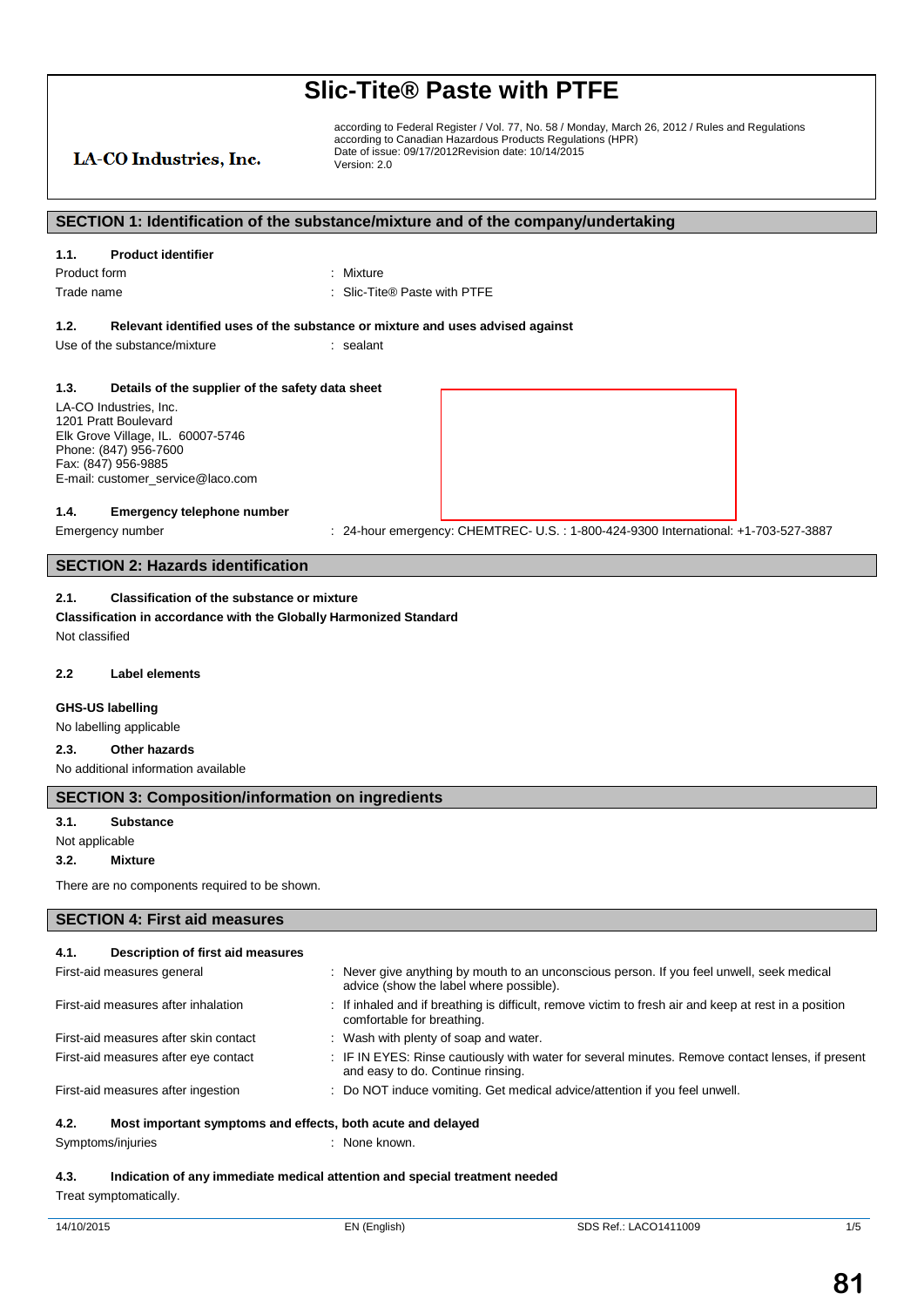## Safety Data Sheet

according to Federal Register / Vol. 77, No. 58 / Monday, March 26, 2012 / Rules and Regulations according to Canadian Hazardous Products Regulations (HPR)

| <b>SECTION 5: Firefighting measures</b> |  |
|-----------------------------------------|--|
|-----------------------------------------|--|

| 5.1.<br><b>Extinguishing media</b>                            |                                                                                                                                                                                          |  |
|---------------------------------------------------------------|------------------------------------------------------------------------------------------------------------------------------------------------------------------------------------------|--|
| Suitable extinguishing media                                  | : Dry powder. Carbon dioxide. Foam.                                                                                                                                                      |  |
| Unsuitable extinguishing media                                | : Do not use a heavy water stream.                                                                                                                                                       |  |
| 5.2.<br>Special hazards arising from the substance or mixture |                                                                                                                                                                                          |  |
| Fire hazard                                                   | No particular fire or explosion hazard.                                                                                                                                                  |  |
| Reactivity                                                    | : No dangerous reactions known.                                                                                                                                                          |  |
| 5.3.<br><b>Advice for firefighters</b>                        |                                                                                                                                                                                          |  |
| Firefighting instructions                                     | Exercise caution when fighting any chemical fire. Do not allow run-off from fire fighting to enter<br>drains or water courses.                                                           |  |
| Protection during firefighting                                | : Do not enter fire area without proper protective equipment, including respiratory protection. Use<br>self-contained breathing apparatus. Wear fire/flame resistant/retardant clothing. |  |
| <b>SECTION 6: Accidental release measures</b>                 |                                                                                                                                                                                          |  |

| 6.1.   | Personal precautions, protective equipment and emergency procedures |  |                                                             |
|--------|---------------------------------------------------------------------|--|-------------------------------------------------------------|
|        | General measures                                                    |  | : Avoid contact with skin and eyes.                         |
| 6.1.1. | For non-emergency personnel                                         |  |                                                             |
|        | Protective equipment                                                |  | : Wear suitable gloves. Chemical goggles or safety glasses. |
|        | Emergency procedures                                                |  | : Evacuate unnecessary personnel.                           |
| 6.1.2. | For emergency responders                                            |  |                                                             |
|        | Protective equipment                                                |  | : Wear suitable gloves. Chemical goggles or safety glasses. |
|        | Emergency procedures                                                |  | : Ventilate area.                                           |
|        |                                                                     |  |                                                             |

### **6.2. Environmental precautions**

Prevent entry to sewers and public waters.

| 6.3.            | Methods and material for containment and cleaning up |  |                                                                                      |
|-----------------|------------------------------------------------------|--|--------------------------------------------------------------------------------------|
| For containment |                                                      |  | Absorb and/or contain spill with inert material, then place in suitable container.   |
|                 | Methods for cleaning up                              |  | Take up in non-combustible absorbent material and shove into container for disposal. |

#### **6.4. Reference to other sections**

Section 13: disposal information. Section 7: safe handling. Section 8: personal protective equipment.

| <b>SECTION 7: Handling and storage</b>                                          |                                                                                                                            |  |
|---------------------------------------------------------------------------------|----------------------------------------------------------------------------------------------------------------------------|--|
| Precautions for safe handling<br>7.1.                                           |                                                                                                                            |  |
| Precautions for safe handling                                                   | : Avoid breathing vapours.                                                                                                 |  |
| Hygiene measures                                                                | : Wash hands and other exposed areas with mild soap and water before eating, drinking or<br>smoking and when leaving work. |  |
| Conditions for safe storage, including any incompatibilities<br>7.2.            |                                                                                                                            |  |
| Storage conditions                                                              | : Store in a dry, cool and well-ventilated place.                                                                          |  |
| : Strong oxidizing agents. Strong acids. Strong bases.<br>Incompatible products |                                                                                                                            |  |

#### **7.3. Specific end use(s)**

No additional information available

| <b>SECTION 8: Exposure controls/personal protection</b> |                            |                |  |
|---------------------------------------------------------|----------------------------|----------------|--|
| 8.1.                                                    | <b>Control parameters</b>  |                |  |
|                                                         | Slic-Tite® Paste with PTFE |                |  |
| ACGIH                                                   |                            | Not applicable |  |
| <b>OSHA</b>                                             |                            | Not applicable |  |

#### **8.2. Exposure controls**

Appropriate engineering controls : Ensure good ventilation of the work station.

- Personal protective equipment : Avoid all unnecessary exposure.
	-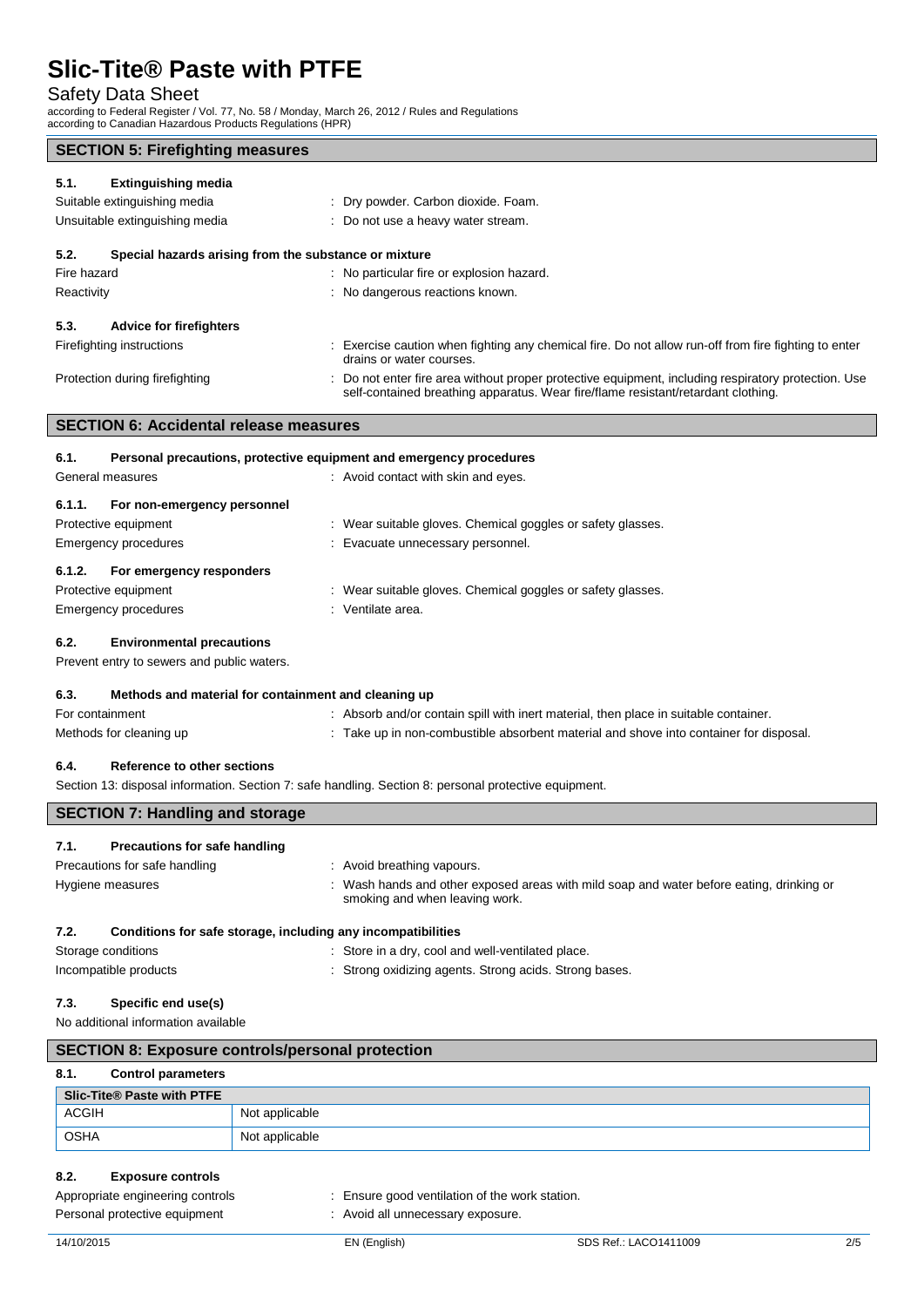# Safety Data Sheet

according to Federal Register / Vol. 77, No. 58 / Monday, March 26, 2012 / Rules and Regulations according to Canadian Hazardous Products Regulations (HPR)

| Hand protection        | : Use rubber gloves.                                                                                                              |
|------------------------|-----------------------------------------------------------------------------------------------------------------------------------|
| Eye protection         | In case of splashing or aerosol production: protective goggles.                                                                   |
| Respiratory protection | : In case of inadequate ventilation wear respiratory protection. Use an approved respirator<br>equipped with oil/mist cartridges. |
| Other information      | : Do not eat, drink or smoke when using this product.                                                                             |

## **SECTION 9: Physical and chemical properties**

#### **9.1. Information on basic physical and chemical properties**

| Physical state                              | Liquid                |
|---------------------------------------------|-----------------------|
| Appearance                                  | Paste, Viscous.       |
| Colour                                      | white.                |
| Odour                                       | Oily.                 |
| Odour threshold                             | No data available     |
| рH                                          | No data available     |
| Relative evaporation rate (butyl acetate=1) | No data available     |
| Melting point                               | No data available     |
| Freezing point                              | No data available     |
| Boiling point                               | 177 °C                |
| Flash point                                 | 150 °C                |
| Auto-ignition temperature                   | No data available     |
| Decomposition temperature                   | $>$ 300 °C            |
| Flammability (solid, gas)                   | No data available     |
| Vapour pressure                             | No data available     |
| Relative vapour density at 20 °C            | No data available     |
| Relative density                            | Specific gravity 1.48 |
| Solubility                                  | insoluble in water.   |
| Log Pow                                     | < 1                   |
| Log Kow                                     | No data available     |
| Viscosity, kinematic                        | No data available     |
| Viscosity, dynamic                          | No data available     |
| Explosive properties                        | No data available     |
| Oxidising properties                        | No data available     |
| <b>Explosive limits</b>                     | No data available     |
|                                             |                       |

### **9.2. Other information**

**SECTION 10: Stability and reactivity**

VOC content  $\qquad \qquad : 0\%$ 

| SECTION TO: Stability and reactivity                                                                                                |                  |  |  |
|-------------------------------------------------------------------------------------------------------------------------------------|------------------|--|--|
| <b>Reactivity</b><br>10.1.<br>No dangerous reactions known.                                                                         |                  |  |  |
| <b>Chemical stability</b><br>10.2.<br>Stable under normal conditions.                                                               |                  |  |  |
| Possibility of hazardous reactions<br>10.3.<br>Hazardous polymerization will not occur.                                             |                  |  |  |
| <b>Conditions to avoid</b><br>10.4.<br>Heat. Open flame.                                                                            |                  |  |  |
| Incompatible materials<br>10.5.<br>Strong oxidizing agents. Strong bases. Strong acids.                                             |                  |  |  |
| Hazardous decomposition products<br>10.6.<br>Burning produces irritating, toxic and noxious fumes. Carbon dioxide. Carbon monoxide. |                  |  |  |
| <b>SECTION 11: Toxicological information</b>                                                                                        |                  |  |  |
| 11.1.<br>Information on toxicological effects<br><b>Acute toxicity</b>                                                              | : Not classified |  |  |
| <b>Skin corrosion/irritation</b>                                                                                                    | Not classified   |  |  |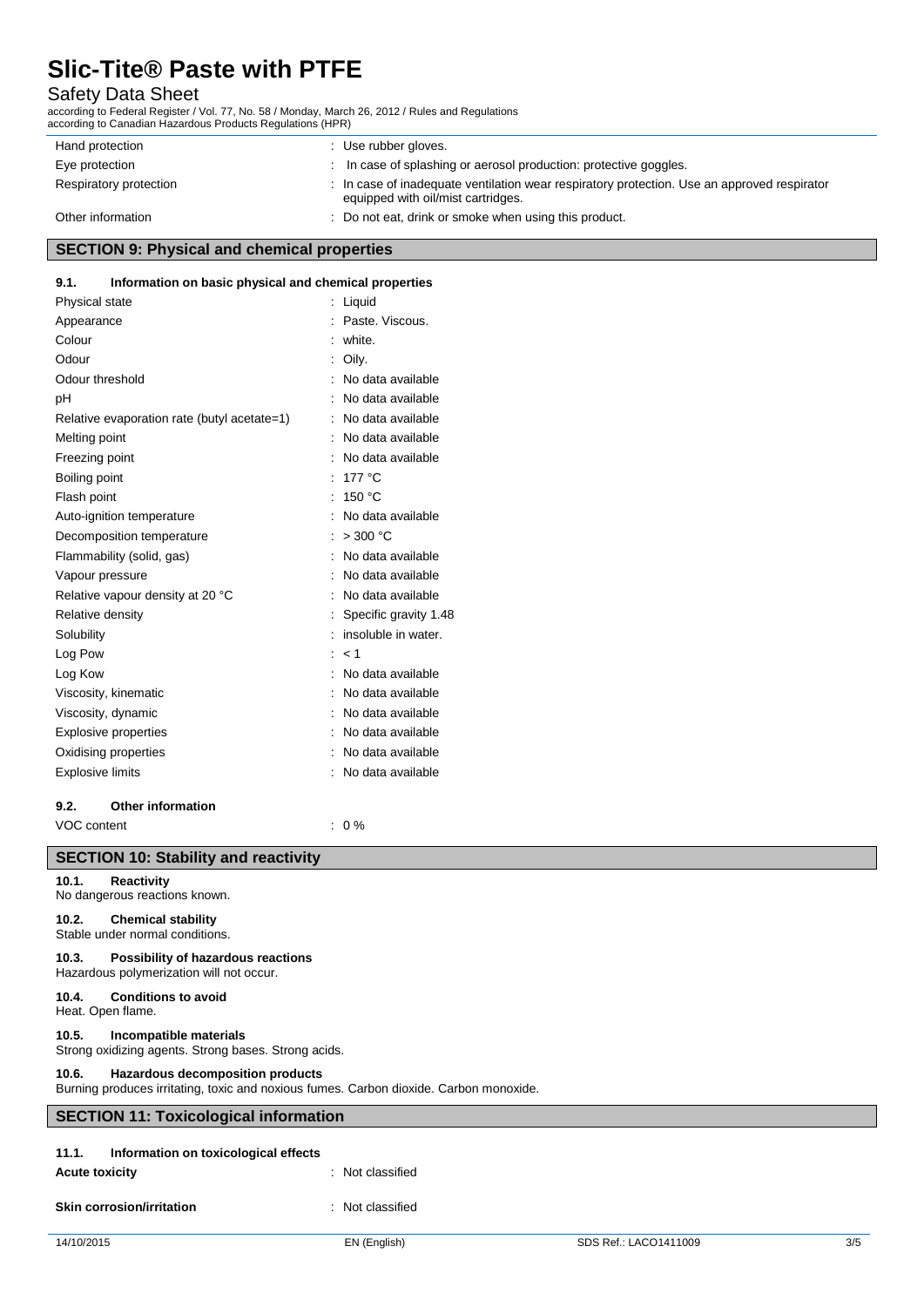## Safety Data Sheet

according to Federal Register / Vol. 77, No. 58 / Monday, March 26, 2012 / Rules and Regulations according to Canadian Hazardous Products Regulations (HPR)

| Serious eye damage/irritation                         | : Not classified       |
|-------------------------------------------------------|------------------------|
| Respiratory or skin sensitisation                     | : Not classified       |
| Germ cell mutagenicity                                | Not classified         |
| Carcinogenicity                                       | : Not classified.      |
| <b>Reproductive toxicity</b>                          | : Not classified       |
| Specific target organ toxicity (single<br>exposure)   | : Not classified       |
| Specific target organ toxicity (repeated<br>exposure) | : Not classified       |
| <b>Aspiration hazard</b>                              | : Not classified       |
| Potential adverse human health effects and symptoms   |                        |
| Likely routes of exposure                             | : Skin and eye contact |
| <b>SECTION 12: Ecological information</b>             |                        |
| 12.1<br><b>Toxicity</b>                               |                        |
| No additional information available                   |                        |
| 12.2.<br>Persistence and degradability                |                        |
| No additional information available                   |                        |
| 12.3.<br><b>Bioaccumulative potential</b>             |                        |
| Slic-Tite® Paste with PTFE                            |                        |
| Log Pow                                               | < 1                    |
| <b>Mobility in soil</b><br>12.4.                      |                        |

No additional information available

#### **12.5. Other adverse effects**

No additional information available

| SECTION 13: Disposal considerations      |                                                                         |  |
|------------------------------------------|-------------------------------------------------------------------------|--|
| Waste treatment methods<br>13.1          |                                                                         |  |
| Sewage disposal recommendations          | : Do not dispose of waste into sewer.                                   |  |
| Waste disposal recommendations           | Dispose in a safe manner in accordance with local/national regulations. |  |
|                                          |                                                                         |  |
| <b>SECTION 14: Transport information</b> |                                                                         |  |

| In accordance with DOT and TDG                            |                  |  |
|-----------------------------------------------------------|------------------|--|
| Not considered a dangerous good for transport regulations |                  |  |
| Proper Shipping Name (ADR)                                | : Not applicable |  |
| Transport hazard class(es) (ADR)                          |                  |  |
| Transport by sea                                          |                  |  |
| Transport hazard class(es) (IMDG)                         |                  |  |
| Air transport                                             |                  |  |
| Transport hazard class(es) (IATA)                         |                  |  |

#### **SECTION 15: Regulatory information**

#### **15.1. US Federal regulations**

No additional information available

#### **15.2. International regulations**

#### **CANADA**

No additional information available

#### **EU-Regulations**

No additional information available

# **National regulations**

**Slic-Tite® Paste with PTFE**

All components are listed on the EEC inventory European Inventory of Existing Commercial Chemical Substances (EINECS).

All ingredients are listed in the Toxic Substances Control Act (TSCA). All ingredients are listed on the Canadian Domestic Substances List (DSL) or Non-Domestic Substances List (NDSL).